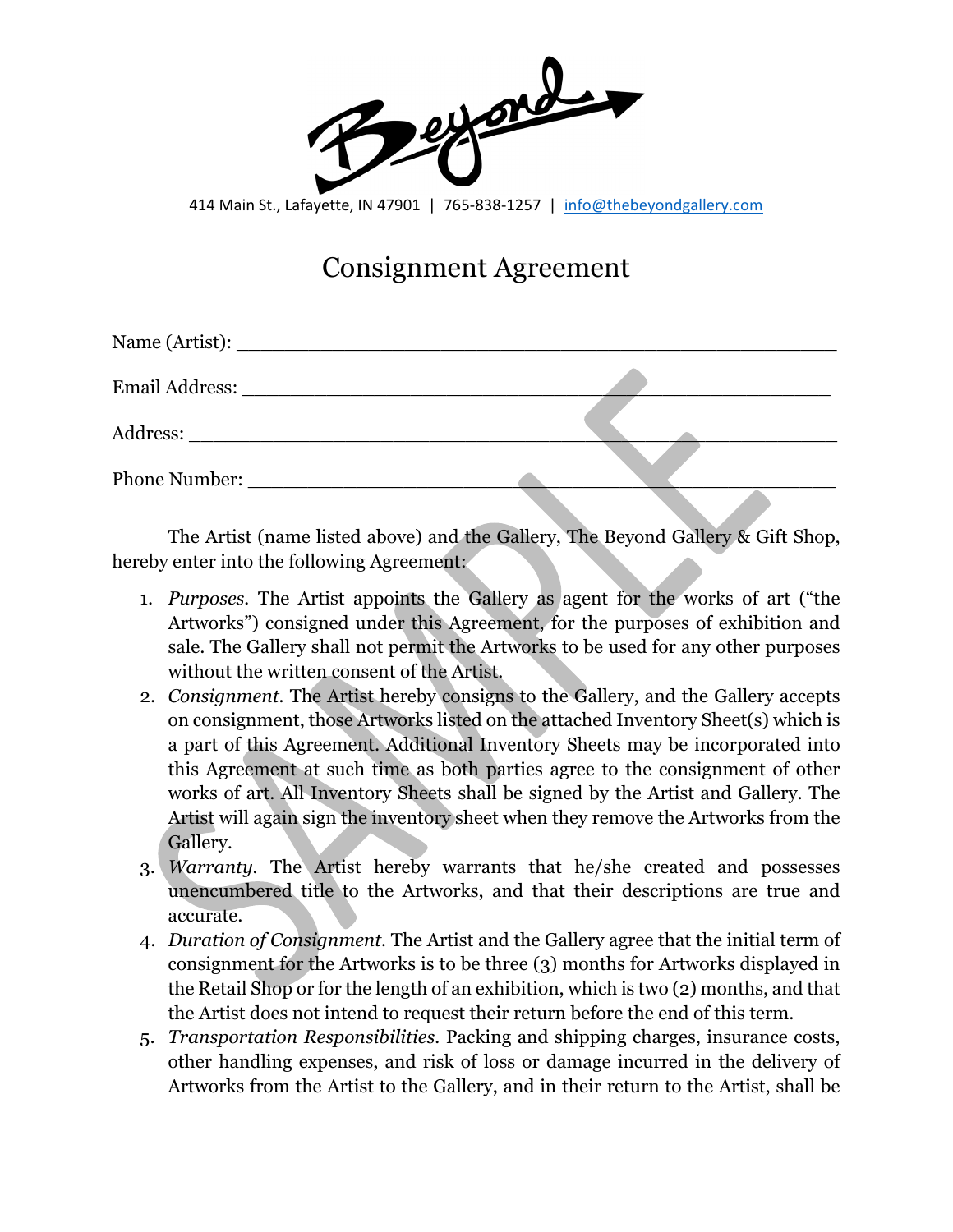the responsibility of the Artist. The Gallery will deduct any return shipping costs from the final sales payment to the Artist, if applicable. If no sales payments are pending, then the Artist has 30 days to reimburse the Gallery for any shipping costs.

- 6. *Responsibility for Loss or Damage, Insurance Coverage.* The Gallery shall be responsible for the safe keeping of all consigned Artworks while they are in its care and custody. The Gallery shall be strictly liable to the Artist for their loss or damage (except for damage resulting from flaws inherent in the Artworks), to the full amount the Artist would have received from the Gallery if the Artworks had been sold. The Gallery shall provide the Artist with all relevant information about its insurance coverage for the Artworks if the Artist requests this information.
- 7. *Fiduciary Responsibilities.* Title to each of the Artworks remains with the Artist until the Artist has been paid the full amount owing him or her for the Artworks; title then passes directly to the purchaser. All proceeds from the sale of the Artworks shall be held in trust for the Artist. The Gallery shall pay all amounts due the Artist before any proceeds of sales can be made available to creditors of the Gallery.
- 8. *Notice of Consignment.* The Gallery shall give notice, by means of a clear and conspicuous sign in full public view, that certain works of art are being sold subject to a contract of consignment.
- 9. *Removal from Gallery.* The Gallery shall not tend out, remove from the premises, or sell on approval any of the Artworks, without first obtaining written permission from the Artist.
- 10. *Pricing; Gallery's Commission; Terms of Payment.* The Gallery shall sell the Artworks only at the Retail Price specified on the Inventory Sheet. The Gallery will collect 7% sales tax on every item sold as laid out by Lafayette, Indiana. The Gallery and the Artist agree that the Gallery's commission will be 30% of the retail price as specified on the Inventory Sheet. Any credit card and processing fees or Gallery promotional sales and discounts will be taken from the Gallery's commission. The billing cycle is from the 1st to the 30th or 31st of the month. All monthly sales will be reconciled the first week of the following month and payments will be either mailed or sent via Venmo by the 7th of the month. The Gallery assumes full risk for the failure to pay on the part of any purchaser to whom it has sold an Artwork.
- 11. *Promotion.* The Gallery shall use its best efforts to promote the sale of the Artworks. The Gallery agrees to provide adequate display of the Artworks, and to undertake other promotional activities on the Artist's behalf, such as email blasts, postcard mailers, videos, social media event listings and postings, and distributed press releases. The Gallery maintains artistic control over all promotional activities and assumes financial responsibility for expenses incurred in the Gallery's exhibitions and other promotional activities undertaken on the Artist's behalf. The Gallery shall identify clearly all Artworks with the Artist's name.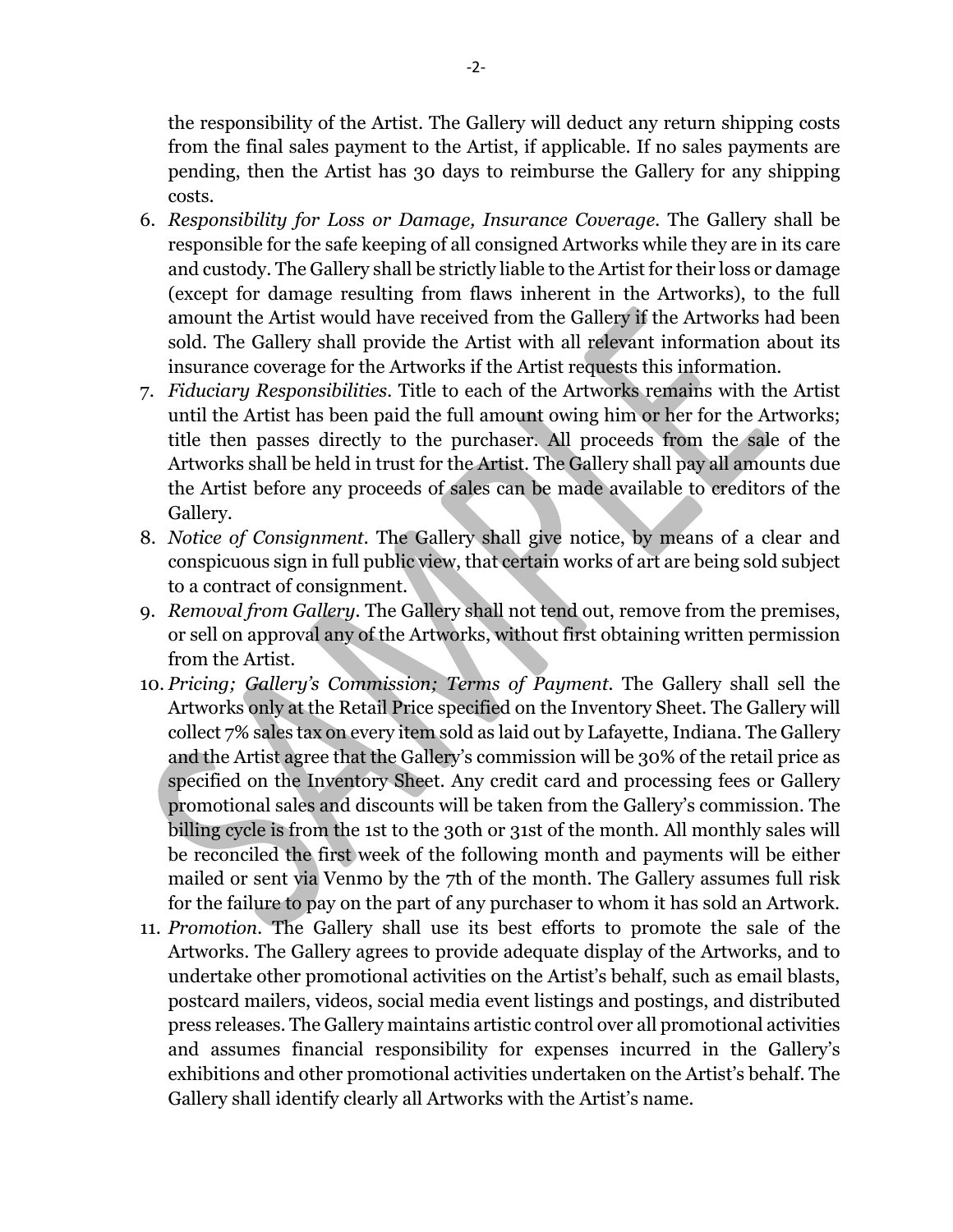- 12. *Reproduction.* The Artist reserves all rights to the reproduction of the Artworks except as noted in writing to the contrary. The Gallery will photograph each Artwork for inventory and promotional use purposes. The Artist may request a digital copy of each photograph to be emailed to them. The Artist may then use any photograph taken by the Gallery in his or her own marketing, promotion, or artist portfolio. Neither the Artist nor the Gallery can sell any Gallery created photographs. In every instance of promotional use by the Gallery, the Artist shall be acknowledged as the creator and copyright owner of the Artwork. The Gallery shall include on each bill of sale of any Artwork the following legend: "All rights to reproduction of the work(s) of art identified herein are retained by the Artist."
- 13. *Accounting.* A statement of accounts for all sales of the Artworks shall be furnished by the Gallery to the Artist at the end of every billing cycle as described in Article 10. The Artist shall have the right to inventory his or her Artworks in the Gallery and to inspect any books and records pertaining to sales of the Artworks.
- 14. *Additional Provisions.*
	- *a.* All exhibitions are slated to run for two (2) months.
	- *b.* All Artworks in the Retail Shop shall be on display for a minimum of three  $(3)$  month.
	- *c.* Artwork may be dropped off at the Gallery up to two weeks prior to the exhibition opening date and must be delivered by the Saturday prior to the opening date.
	- *d.* Artwork must be picked up within two weeks after the exhibition closing date.
	- *e.* Artwork not picked up within 30 days from the end of the show will be considered abandoned and will become property of the Gallery unless prior arrangements have been made.
- 15. *Termination of Agreement.* Notwithstanding any other provision of the Agreement, this Agreement may be terminated at any time by either the Gallery or the Artist, by means of written notification of termination from either party to the other. In the event of the Artist's death, the estate of the Artist shall have the right to terminate the Agreement. Within thirty days of the notification of termination, all accounts shall be settled, and all unsold Artworks shall be returned by the Gallery. *(Refer back to Article 5 for items that require shipping.)*
- 16. *Procedures for Modification.* Amendments to this Agreement must be signed by both Artist and Gallery and attached to this Agreement. Both parties must initial any deletions made on this form and any additional provisions written onto it.
- 17. *Miscellany.* This Agreement represents the entire agreement between the Artist and the Gallery. If any part of this Agreement is held to be illegal, void, or unenforceable for any reason, such holding shall not affect the validity and enforceability of any other part. A waiver of any breach of any of the provisions of this Agreement shall not be construed as a continuing waiver of other breaches of